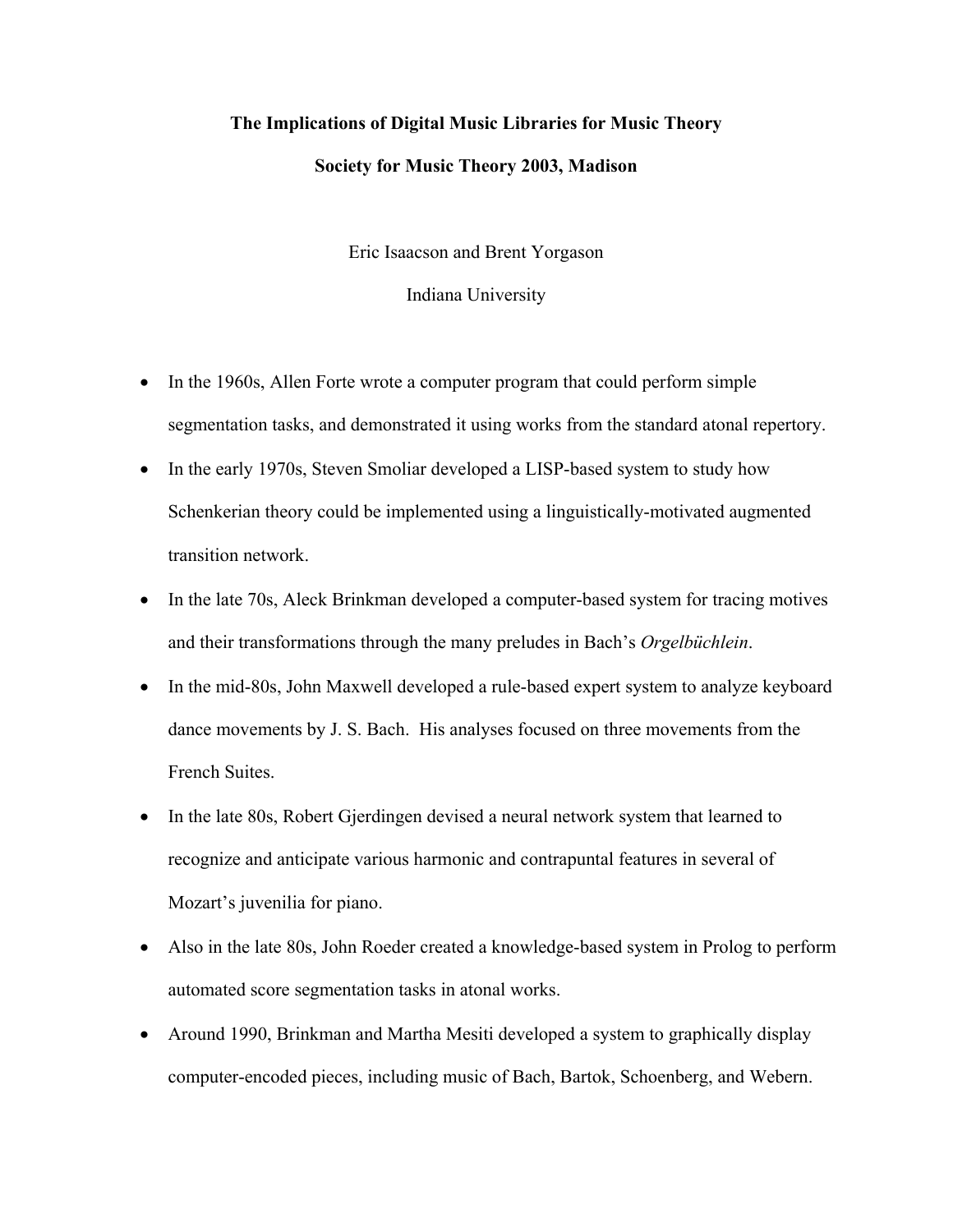The studies I've cited, which are all listed in the reference list on your handout by the way, have in common the fact that they are examples, models even, of computer-mediated musical analysis that uncover interesting aspects of musical structure. They share another notable feature: The scores on which they are based were coded by their authors for the specific project at hand. And were never to be seen again.

Encoding scores for computer-based musical analysis is time-consuming—so much so that one rarely wants to encode more music than necessary, and is even tempted to pick shorter examples to simplify the process. Computer-based studies involving large numbers of works, or works that are long or have complex instrumentations, are very rarely done. If researchers are all encoding their own scores yet sharing them with no one, there is certainly the potential for duplicated effort, or what is perhaps just as bad, unduplicated research. When we do analysis by hand and are looking for examples to use, we often browse a large number of works, to find ones that illustrate a particular problem in certain ways. Those doing computer-based studies would also benefit tremendously if there were a large collection of works in the form they needed for their research. In fact, those doing "traditional" research (whatever that might be!) could benefit from being able to search a library of scores for specific features. In other words, we need a digital library of computer-encoded scores—a collective database of music in symbolic form, from which all interested researchers can draw.

This is not to say that there are no such collections. [SLIDE] In fact, many such collections are available. This slide, taken from an online list maintained by Don Byrd, shows a number of collections of computer-encoded scores in various formats. Among the largest of these, most are simply encodings of melodic incipits, such as the Themefinder database, which is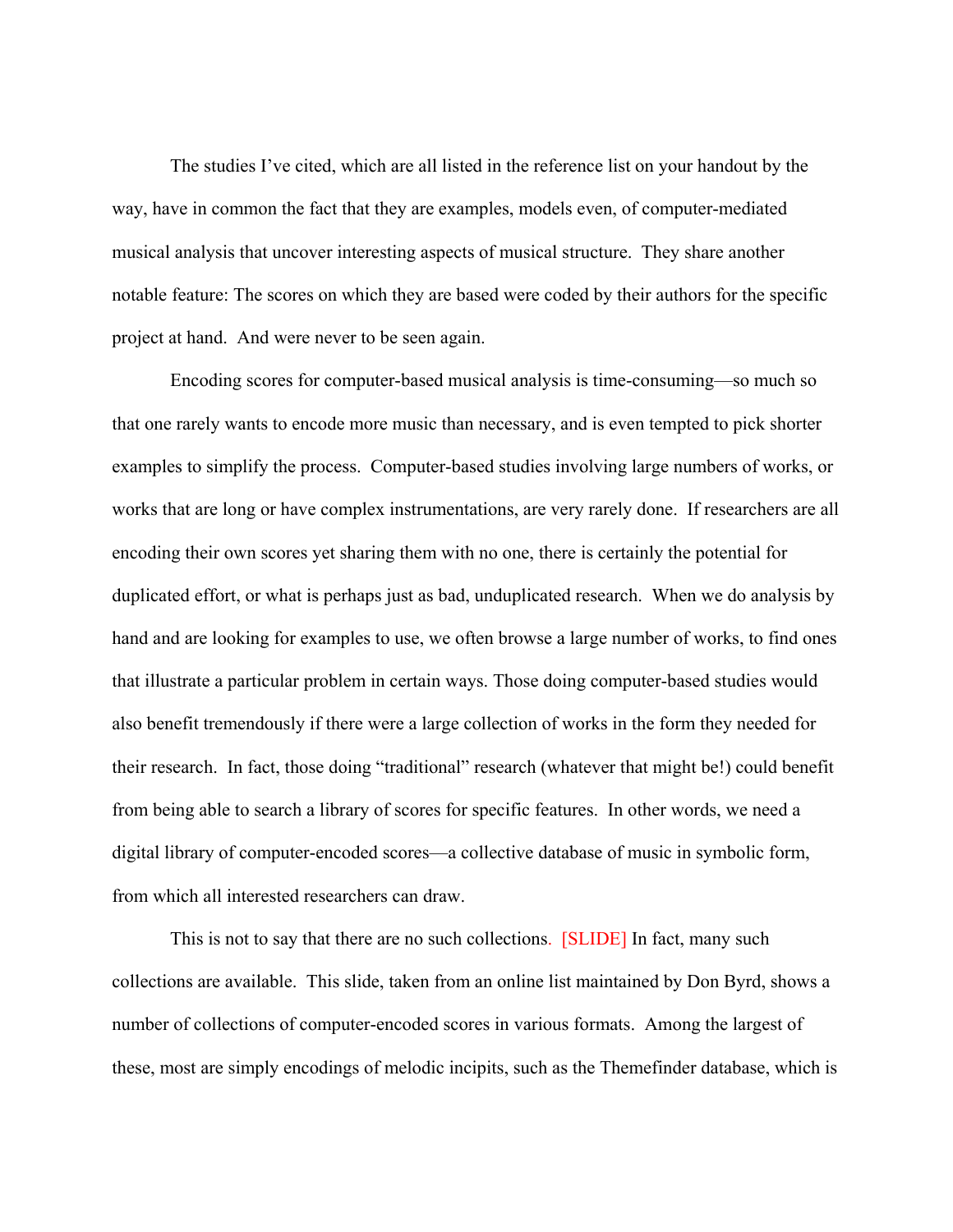searchable online, and the RISM collection (which has graphical images over 500,000 incipits from music since 1600—which are not, however, content searchable, but see your corner music library). Perhaps the two most interesting collections for our purposes are the MuseData database and Huron's Humdrum repository. [SLIDE] The MuseData database has been under development for a number of years at the Center for Computer-Assisted Research in the Humanities at Stanford, under the direction of Walter Hewlett and Eleanor Selfridge-Field. It contains more than 4000 movements or pieces from 939 different works by 11 composers, mainly from the late Baroque through Beethoven, and including a number of major works, such as all (or nearly all) of Beethoven's symphonies. It's a tremendous collection, but clearly has a long way to go before it can be considered complete. [SLIDE] Also, the MuseData format isn't well-suited to content-based search and retrieval. Here is an excerpt from the first violin part of a Correli trio sonata in the MuseData format. [EXLAIN]

[SLIDE] David Huron's Humdrum toolkit is a wonderful resource consisting of an extensive set of Unix-based programs to manipulate and search musical information. Part of a Humdrum file is shown here. It includes bibliographic data in the lines beginning with three exclamation points, and other types of comments with single or double exclamation points. The musical data itself is represented in a tabular form in which rows represents successive time points and each column contains some type of musical information. In this case, the columns represent the four instrumental parts of a trio sonata (the figures for the continuo part are not included in this encoding). The data here are in what Huron calls the *kern* format, which packs information on duration and pitch, as well as such things as beams, ties, slurs, articulation, and fermatas into a single data token. Although this is the most commonly used data type, Humdrum includes more than 60 pre-defined data types, covering a number of other pitch representations,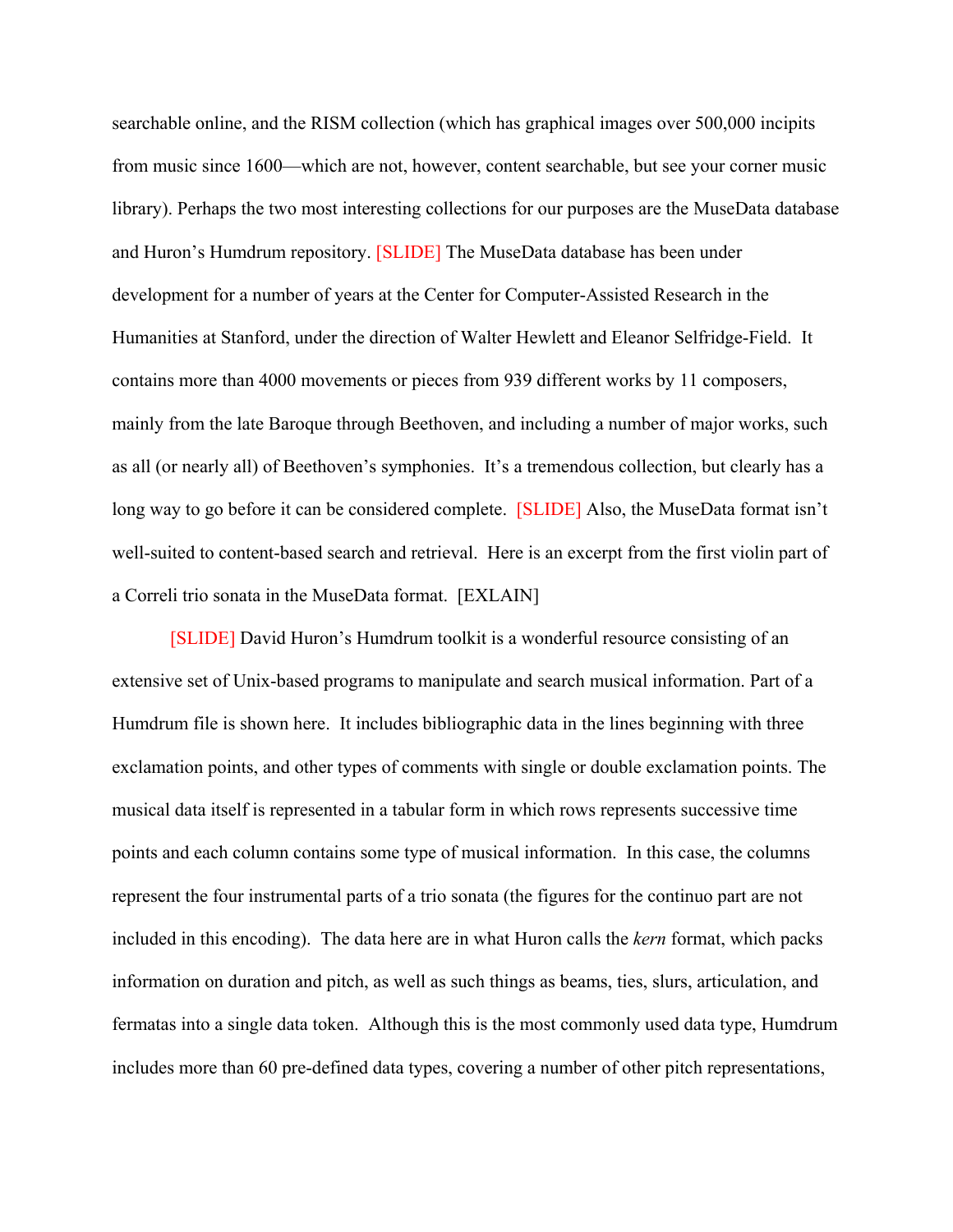lyrics and other types of textual information, dynamics, formal labels, MIDI, and on and on. Users are free to create their own types as well. The Humdrum tools, which are designed to work in conjunction with many of the powerful text-manipulation tools in Unix, perform many useful tasks, such as converting data from one form to another, extracting parts or sections of pieces, analyzing the data in various ways, looking for features or patterns in musical data, and so on.

In his lab at Ohio State, David Huron has accumulated over 30,000 scores in some format. Many of these are of western music, though there are also a number of folksong collections and music of other cultures. Many of the files were encoded to support a particular research question, so they may not include the same amount of bibliographic metadata, or have all of the musical features encoded, which may limit them to certain uses. Most of the MuseData collection is also available in Humdrum format as well. For copyright reasons, much of Huron's collection of encoded music is not available to other researchers.

The MuseData and Humdrum libraries, as well as others listed on the earlier screen, are valuable collections of music. Individually each is well-suited for a particular purpose. Taken as a meta-collection, however, there remain barriers to their general use. First, they represent different degrees of encoding. Some encode complete works, some encode only melodies, or melodic incipits, some include only MIDI information. Furthermore, they are all encoded in different, non-standard formats. Translation programs to convert one format to another, where they exist, almost invariably lose data. And, inasmuch as the creators have invested substantial resources into creating these collections, they tend to restrict or entirely prevent access to the collections. The labor involved with setting up and maintaining such a library is also prohibitively challenging for an individual researcher.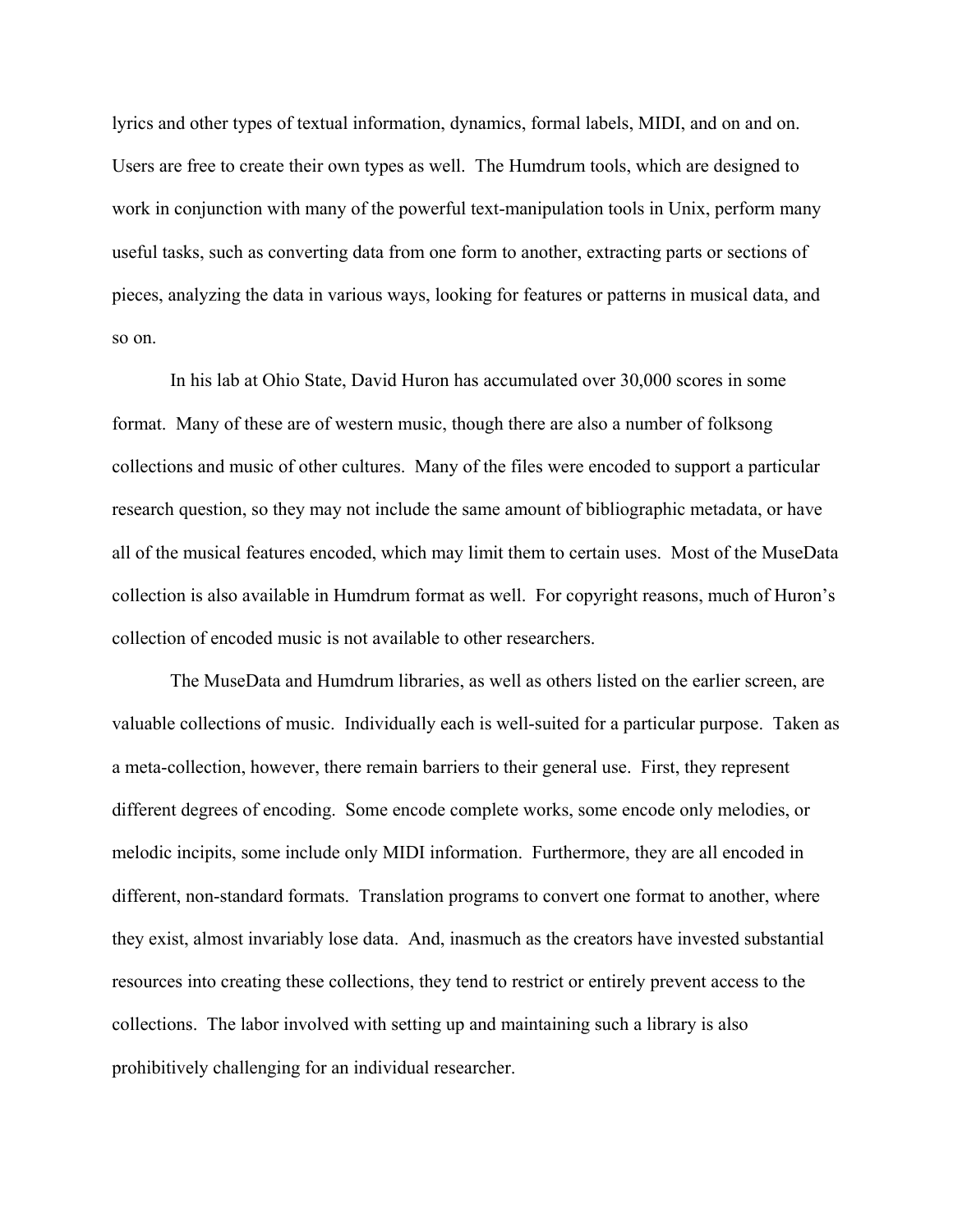[SLIDE] All of us who are interested in applying information technologies to the study of music would benefit from a common repository of musical scores, whose content was in the public domain. Such a repository would need to include a set of tools to search the database and retrieve works that contained whatever information was of interest. And it would need to support the conversion of the data to whatever format was most useful for a given task.

Let me now describe a possible environment for such a collection. [SLIDE] Variations2 is a five-year research project, funded by the National Science Foundation, that is creating a second-generation digital library testbed system for music. The first generation is our current production digital library system, called VARIATIONS, which makes available over 9000 hours of CD-quality audio to our classrooms and library computer workstations. Variations2 is a multidisciplinary project, involving researchers from information science, law, computer science, university libraries, and information technology services. Obviously, much of what we will be showing here represents the work of many people, and not just Brent and I.

We will discuss the implications of this system for music theory shortly, but first we'll give a brief tour of some of the features that are currently implemented. We will have to skip over a number of details because of time limitations, but will be happy to demonstrate the system afterward. This is live demonstration—we are connected to the library directly (we hope!)

[SLIDE] As anyone who has searched a sizable online music library catalog knows, these catalogs were designed for finding books, not for looking for a score or recording of, say, a particular Schubert song. This is a screen from our campus library catalog. It shows results of an author search for "Schubert, Franz" which, not surprisingly, has resulted in an enormous number of records—over 2300—with helpful titles such as, "Piano Music. Selections." The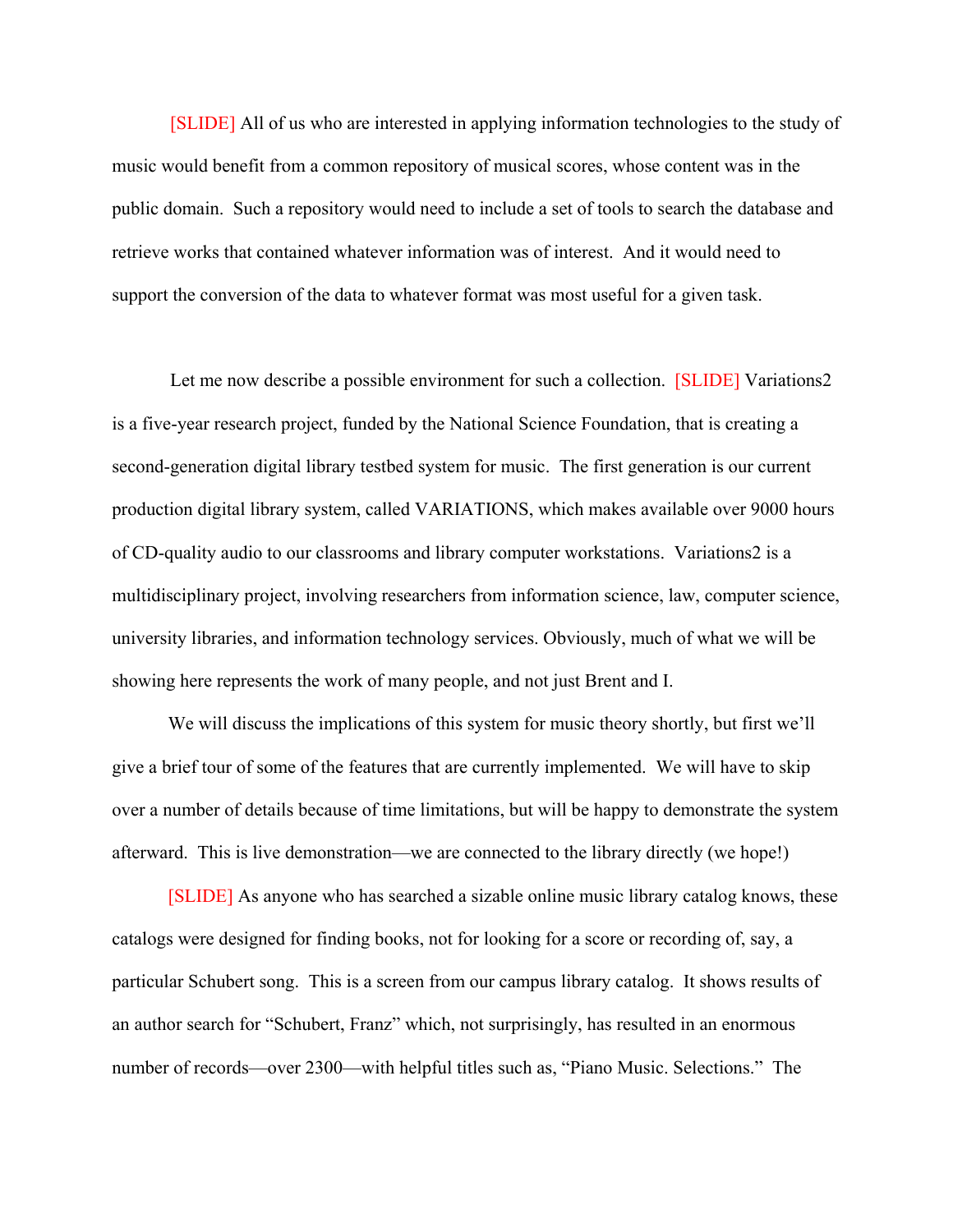problem is that librarians catalog *physical* objects like bound volumes and CDs, not the things contained *in* them, such as an individual *Lied.* Of course, we have all developed obscure strategies for getting around the system, but really, it's just a bad way to do things for music.

[SWITCH TO SEARCH WINDOW] The Variations2 catalog is built, not around the physical object, but around the notion of the *work* in its abstract form. This is the Variations2 search window. If we search here for Schubert, we get, not a list of *items* in the Variations2 library that *contain* works by Schubert, but a list of the *works themselves*. As we will see when the results appear, there are over 400 of them in the Variations2 library at this point and they are sorted by their uniform title. The search window allows the user to narrow the search by specifying a title and performer, the key of the work, and the media format (such as only recordings). The advanced search tab lets the user specify additional restrictions, such as publisher, or other contributors, such as an editor or librettist. Keyword searching is also supported. We can also browse the entire collection—a really cool feature that is so new I am seeing for the very first time myself right now!

Now, if we select one of those Schubert pieces, say, "Die Forelle," we get a list of all the instances of that work currently in the library. As you can see, there is one score and three recordings. Selecting the score opens the score viewer, which shows the contents of the physical volume containing the work along the left edge, with the music turned to the correct page. The scores are stored in the DjVu format, which supports zooming in and out without loss or distortion of things like staff lines, stems, barlines, and beams. We can navigate quickly a page at a time, or jump to an arbitrary page in the score. There is a bookmarking facility, which allows a user to mark a page in the score and then come back to it later. These locations are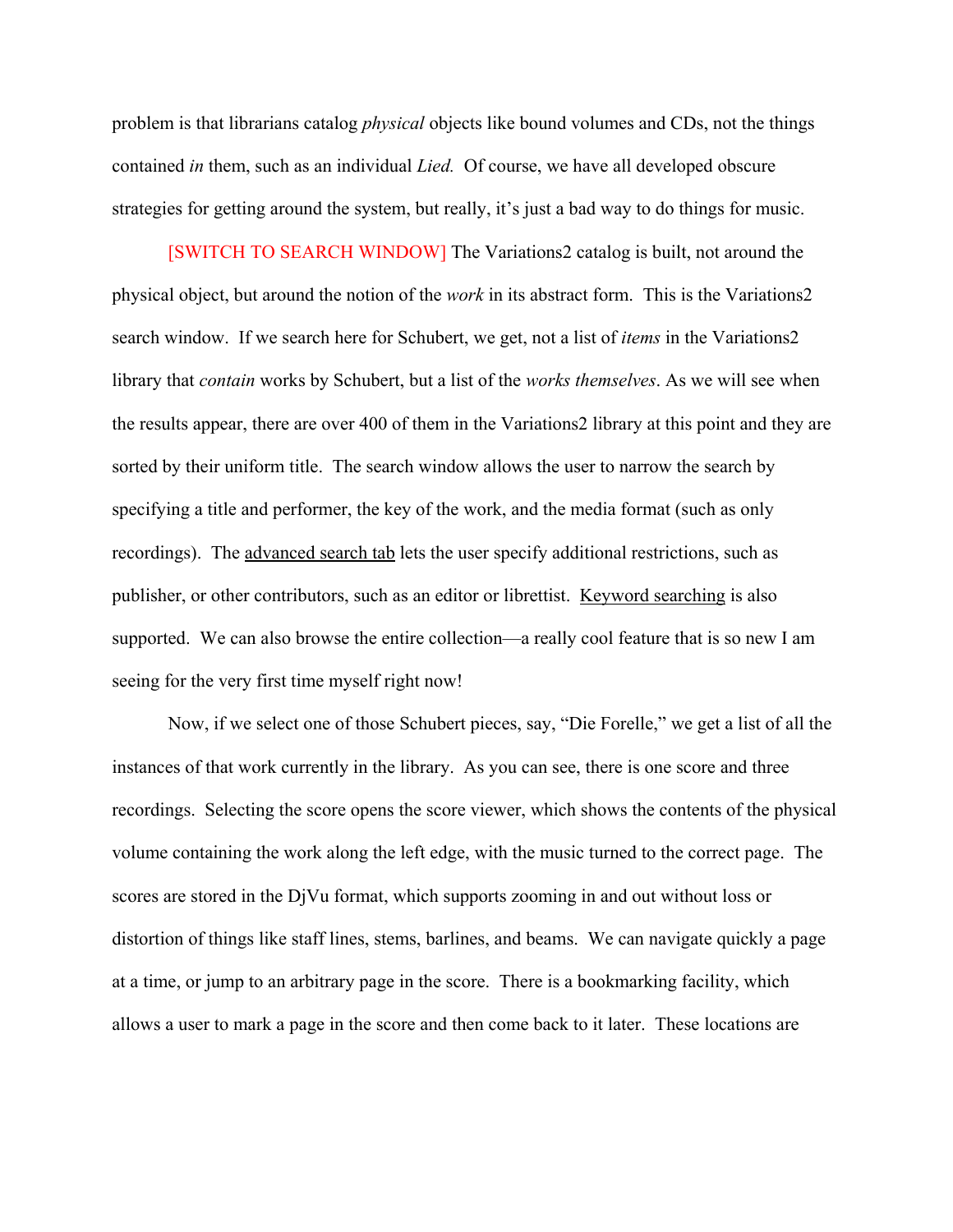stored on the server and the users can access their bookmarks via the bookmarks menu during later sessions or from other computers.

If from the search window we select one of the recordings, a player application launches, with the contents of the CD or LP the recording came from, again cued up to the piece selected in the search window. (We plan to also support digital video in the Variations2 library, with similar functionality, in the future.) The player works as any media player, with the ability to change tracks, scan forward and backward, and so on. The audio is streamed, which provides for nearly real-time control over the location in the file. The bookmarking feature works for audio files as well. It is possible to edit the bookmarks, to change their text, and it is also possible to export a collection of bookmarks to an HTML file, which can be posted for students as a listening list, for instance.

During the cataloging process, we encode structural metadata representing key points in a work. This information is available on the Work tab in either the media player or score viewer. Although generally the work structure replicates the track structure of a recording, this mechanism will allow us to also store the locations of points *within* a movement, such as the exposition, development, and recap of a sonata form, or of individual variations in a variation set, and we will be able to jump to those points in a piece with just a mouse click.

[CLICK LINK IN POWERPOINT] Another feature we have implemented is the ability to synchronize the playback and display of audio and score files. In the search window, works that say "Listen and View" can be studied this way. To support this feature, the number of measures in a movement is stored as part of the metadata for the *work*. The time index for the start of each measure is stored as part of the metadata for *audio recording*, and the number of the first measure on each page is stored as part of the metadata for the *score*. These are then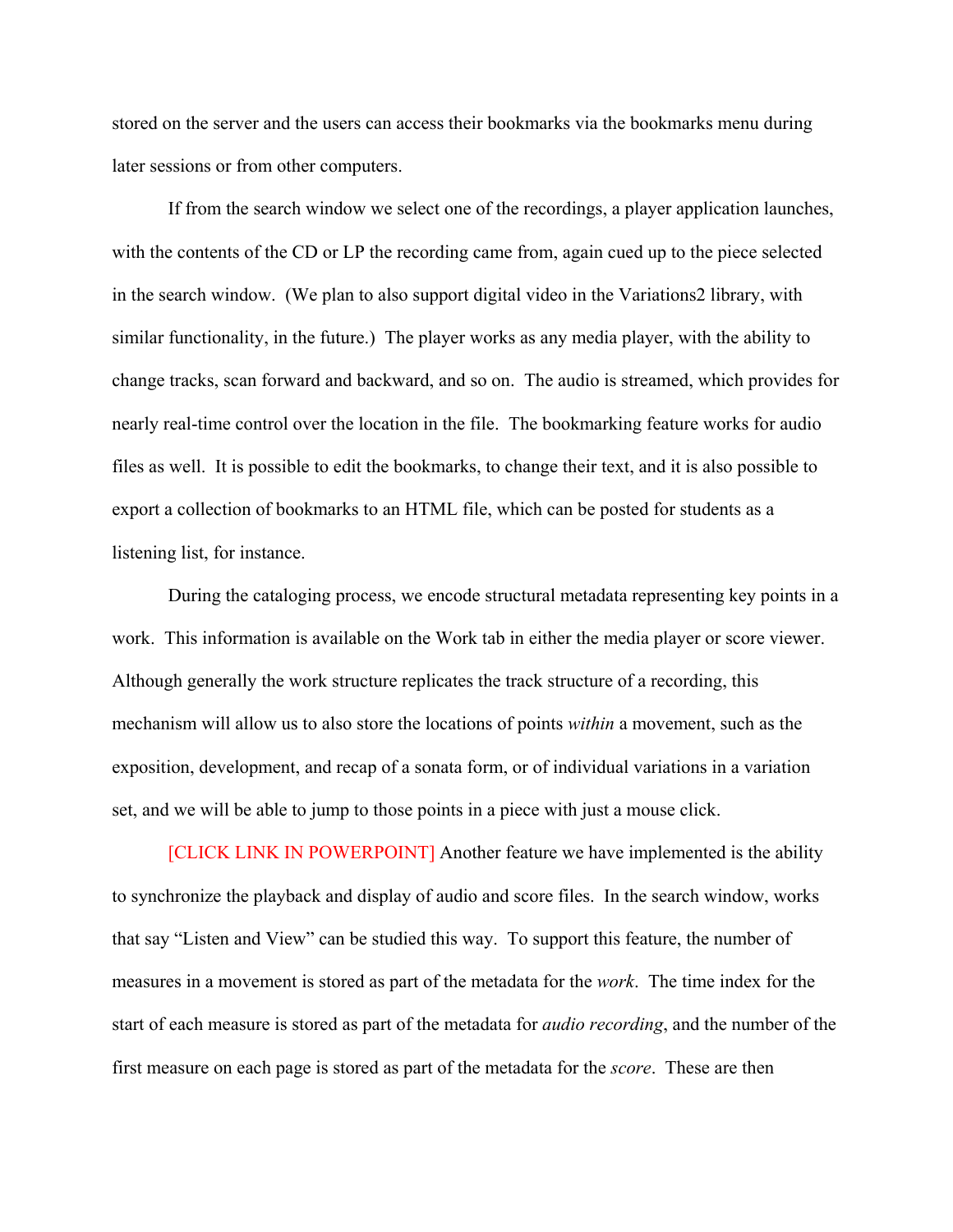synchronized in what we call the Opus Window. As the audio file plays, the pages of the score will automatically turn (though this feature can be disabled). Changing pages in the score will cause the recording to jump to the correct place, while changing the location in the recording will cause the score to turn to the correct page.

We now return to the issue of encoded score files. Besides digitized audio and video and scanned score images, we plan to also include symbolically encoded score files in the Variations2 library. Having a library of encoded scores opens up a world of possibilities. For one, unlike scanned score images, they can be edited, so in a teaching situation for instance, one could quickly show the effects of changing a tonal answer to a real answer in a study of a fugue, or one could display a period from a Mozart sonata and ask the students to recompose the second phrase so that it modulates instead. Also, with digitally encoded scores and appropriate software tools along the lines of the Humdrum toolkit, for instance, one could do content-based retrieval—asking the library to search for  $18<sup>th</sup>$ -century pieces that include the Neapolitan sixth chord. This is helpful for researchers. As David Huron and his collaborators and colleagues have demonstrated in impressive ways, when one has an extensive repertoire of works, a powerful set of tools, and the musical wisdom to use them well, one can ask sophisticated questions about those bodies of music, as well as about theories of music. But in the context of a digital library, content-based retrieval will also allow performers and teachers find pieces that have certain characteristics. For example, a tenor might want a piece with Italian lyrics, including the word "amore," in a major key, that has an heroic high C under a fermata. Not only will this hypothetical library provide that ability, but our library will *already* allow that singer to use the successful search results to call up sounds recordings of the piece in the library.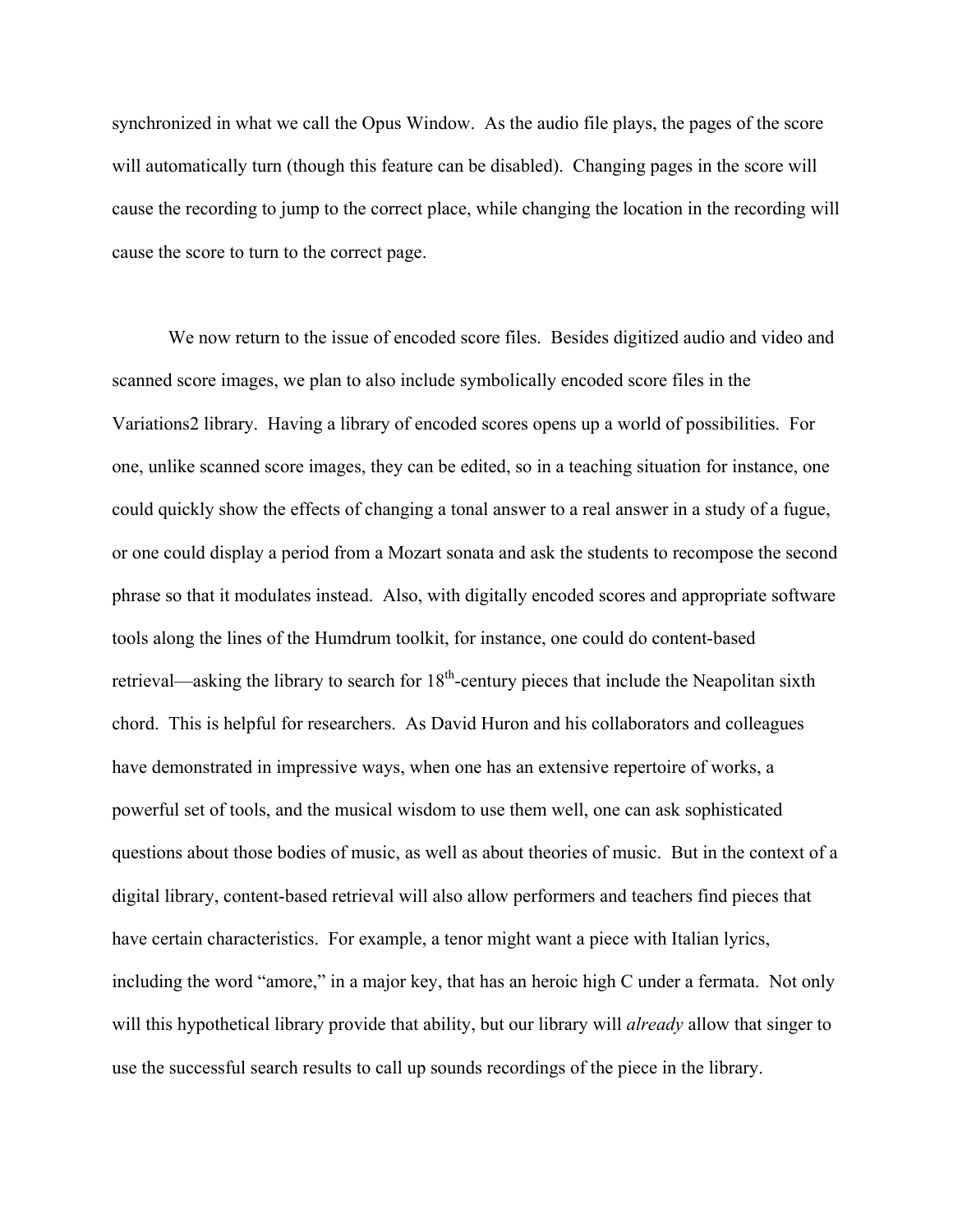The decision to include encoded scores in a library raises a host of interesting practical issues, however. For example, what is the purpose of the encoded scores? Should they function as scholarly editions in which it is important to encode the actual location of each symbol on the page, to include editorial markings, together with an indication of the level of editorial interpretation? Or is it sufficient to encode the basic elements of the score, on the assumption that the edited version is already available in scanned form? Will the scores be played via MIDI and if so, should performance implications of musical symbols such as ornaments and grace notes be included as well? Who decides these things? How wide a range of music should be supported? Should we support neumes? Tablature? Pop chord symbols? Graphical notation? How are editorial decisions made in the encoding process where there is ambiguity in the source file (say in the placement of a dynamic)? What is the relative importance of the various features? What kinds of tools exist to work with the representation? Will they support the conversion to other representations? How do the needs of an academic library differ from the vast digital libraries maintained by companies in the recording industry, such as Sony? Or publishers, like Hal Leonard? One of the unique interests of the scholarly community, for example, is that we would like a musical score representation to support analytical information as well, such as the display and editing of Schenkerian analyses or roman numerals attached to chords.

Don Byrd, whose name you may know as creator of the Nightingale notation program for the Macintosh and who is a programmer on the Variations2 project, and I have considered many of these questions and have developed a requirements specification for digital music scores in an academic music library, which will be published in the December issue of *Computer Music Journal*. The specification classifies over 240 features, all representing some combination of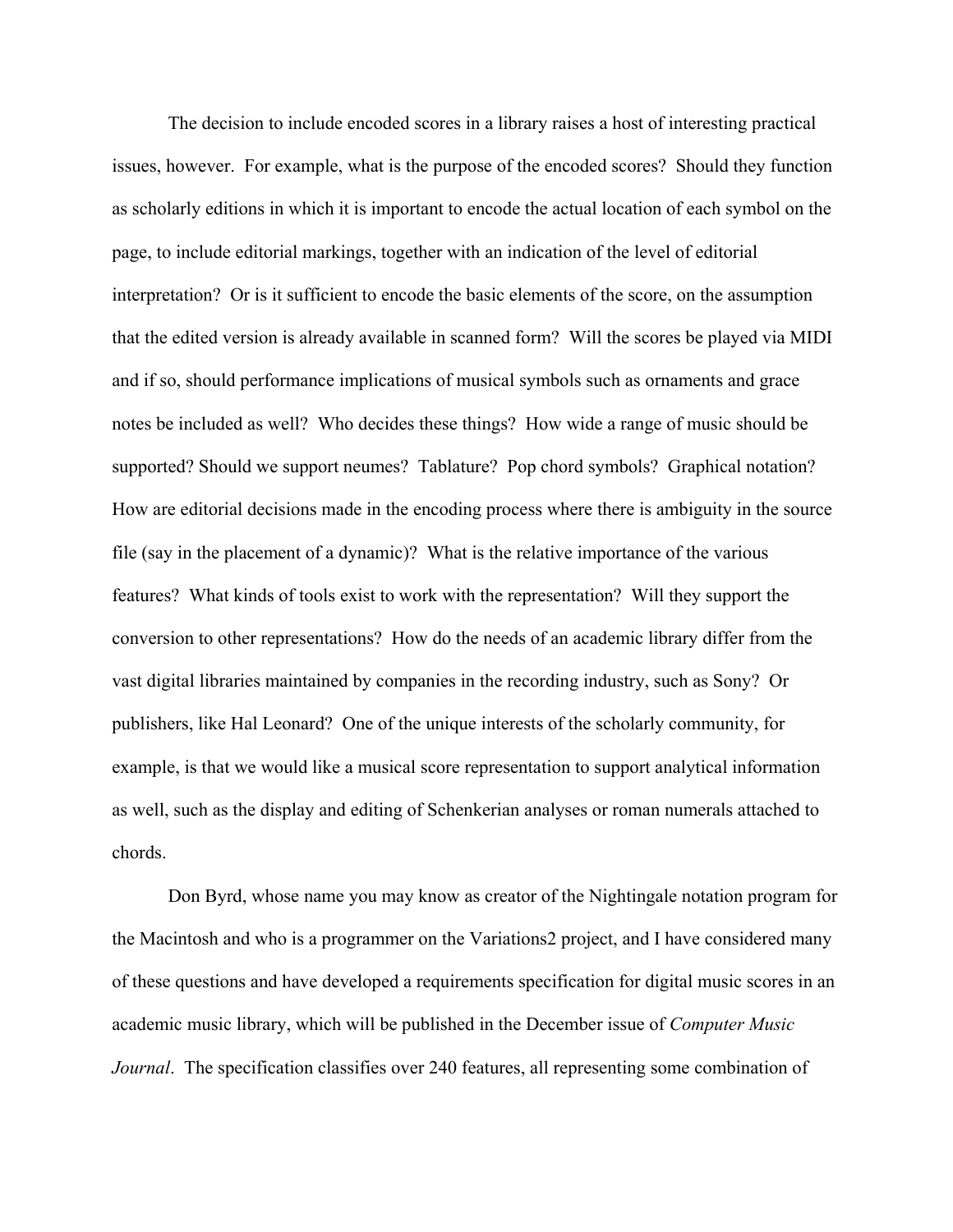graphical, performance, logical, and analytical information, into three categories: required, very desirable, and desirable. Our next step is to look at a number of existing representations to find the one that best matches these requirements. A discussion list has been set up with the OASIS standards organization to explore some of these questions in a serious way.

Our next question will be, how do we populate the library? Encoding scores is an immensely tedious process. Ideally, groups that are already working on this, together with new groups, would cooperate in developing a shared repository of scores. In the same way that OCLC uses a distributed model for library cataloging, the "many hands make light work" approach is simply critical if there is to be any hope of building such a library. (Substantial government help wouldn't hurt, either!) Technology is also coming to the rescue. Optical music recognition technology, perhaps most notably that developed by Ichiro Fujinaga and his former colleagues at Johns Hopkins University, continues to improve. This technology should speed up the encoding process considerably. MusicXML, a representation developed by a company called Recordare, provides interchange capabilities between different representations, including to and from Finale and Sibelius, Sibelius, and Humdrum. Other potentially helpful developments are emerging from ISMIR, the young music information retrieval discipline, which includes researchers from disciplines such as computer science, audio engineering, music, and information science. Members of the ISMIR community are working to develop a testbed of audio and score data, likely to be hosted at the University of Illinois, for researchers interested in this area.

Although the digital delivery of scanned scores and audio is already really pretty cool, as our user studies have shown, the real potential of the Digital Music Library comes when learners,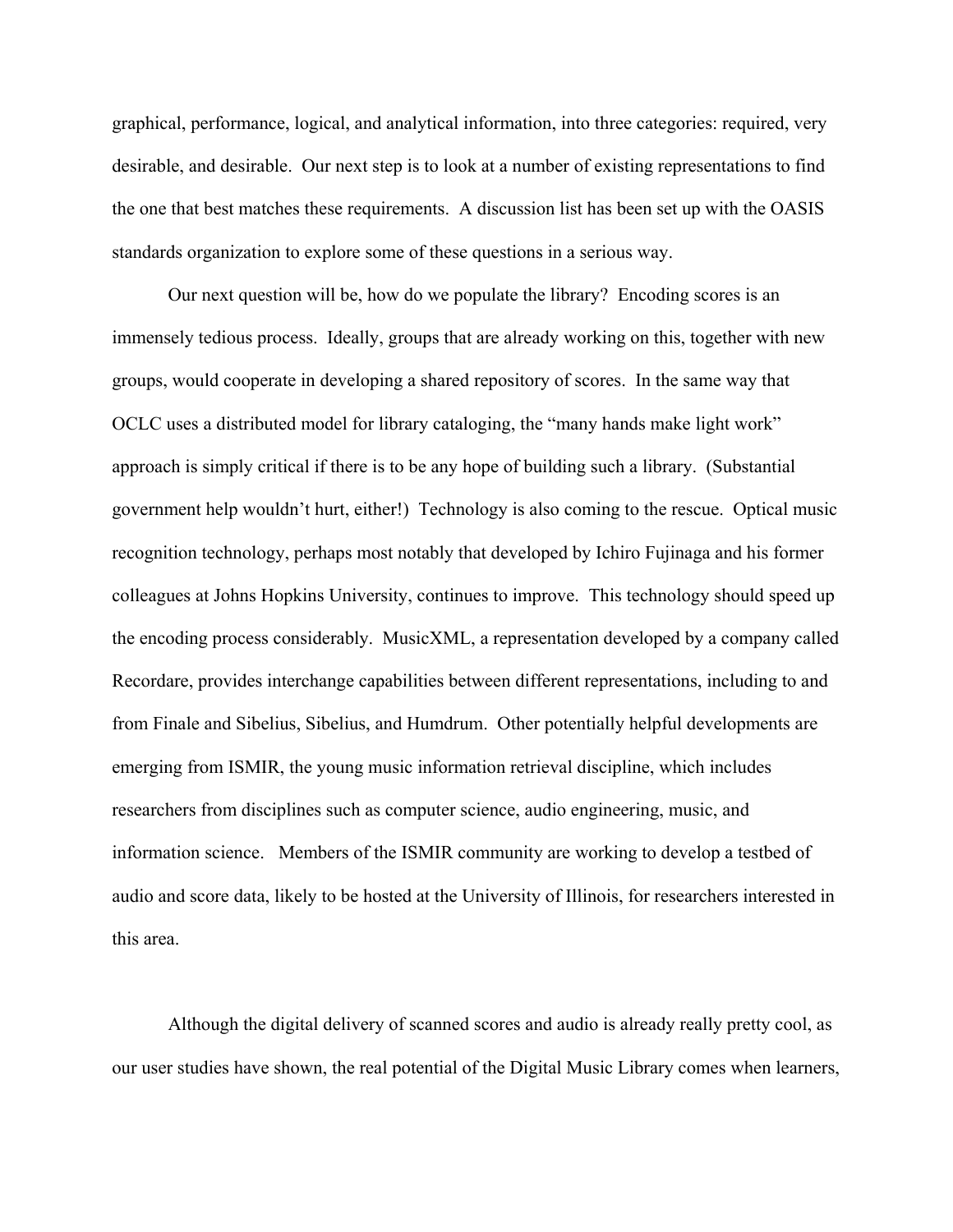teachers, and researchers can interact with those materials in new ways, can discover previously hidden things, and can communicate all of this innovatively. We will now describe some of the tools we are developing to enable this and what uses they might have for researchers.

One tool we have already implemented is a digital timeliner, which allows the user to create a formal diagram of a work or an excerpt. Brent will demonstrate this.

## [BRENT: QUICK TIMELINER DEMO]

As Brent has shown, the timeline tool allows us to associate a temporal span with a formal description or a temporal location with a particular musical event. It provides a familiar, yet powerful tool for visualizing structural information about a musical work. The relative widths of the bubbles depict formal proportions. Color and labels can be used to relate or differentiate sections, while labels and annotations provide further information. Markers can be used to indicate the density and spacing of a particular event throughout a work.

Although the primary purpose of the timeliner is visual, the temporal information that is created in the process of making the diagram—information that can be extracted and analyzed can also be used in a number of ways. For instance, it could be used to study a work's proportions or the timings of particular performances, or to compare the timing variations between several performances of a single work. Within a single work, we could use the data to look at greater and lesser golden sections, nested golden sections, or the use of Fibonacci sequences. More generally, one could examine whether comparable sections—such as the exposition and the recapitulation, or the variations on a theme—have comparable or disproportionate lengths. One could compare the durations of the lower-level sections with each of the other sections at different hierarchical levels, noting the ratios, perhaps highlighting any predetermined relations.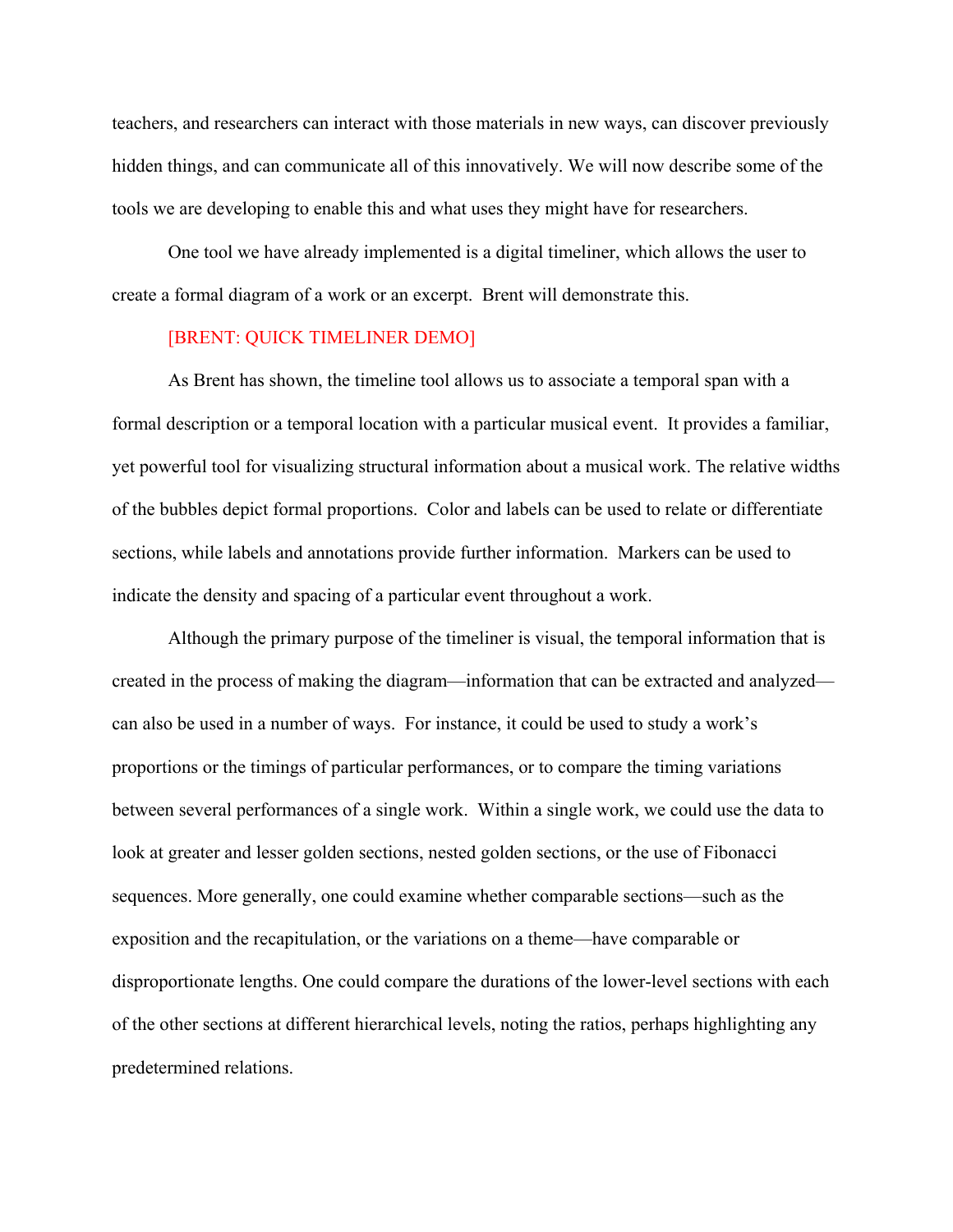We might be interested in timing differences between several performances of a work. If studying tempo choices in performance, one could compare the overall durations of a work or of a work's major sections. If studying the timing or use of rubato in particular phrases, one could compare the relative durations of smaller segments. The same could be done with separate works that have similar forms. For example, Schubert songs or Scarlatti sonatas could have similar overall forms, but quite different internal proportions.

[SLIDE] This next slide is a purely visual prototype illustrating some of the functions still on the Variations2 drawing board. These are features that would relate directly to library content, in some cases audio, in some cases scanned score images, and in some cases encoded score files. [click] We plan to include a notation editor that supports both traditional and analytic notation. Here, a score and the Schenkerian analysis of it are displayed, synchronized horizontally. [click] We will provide tools to support the addition of roman numerals and other symbols, so that one can include analytic notation with a minimum of fuss. [click] A "scrubber" is used to track playback. [click] Playback is supported with an integrated media player. [click] Standard shape drawing tools to mark up the score: boxes, circles, lines and arrows of various sorts. The annotations are attached to the musical events on the score, so if the score is resized, stretched, or otherwise transformed, the annotations will go along. These tools could greatly simplify the tedious task of creating analytic diagrams. [click] It will have an optional multipage design, which will allow multiple screens to be created within a single lesson file. This may be most useful for teaching situations. Other tools will include a Rich-text editor and a graphics viewer. [click] Finally, annotations can be saved locally, where they are linked to the media file on the server.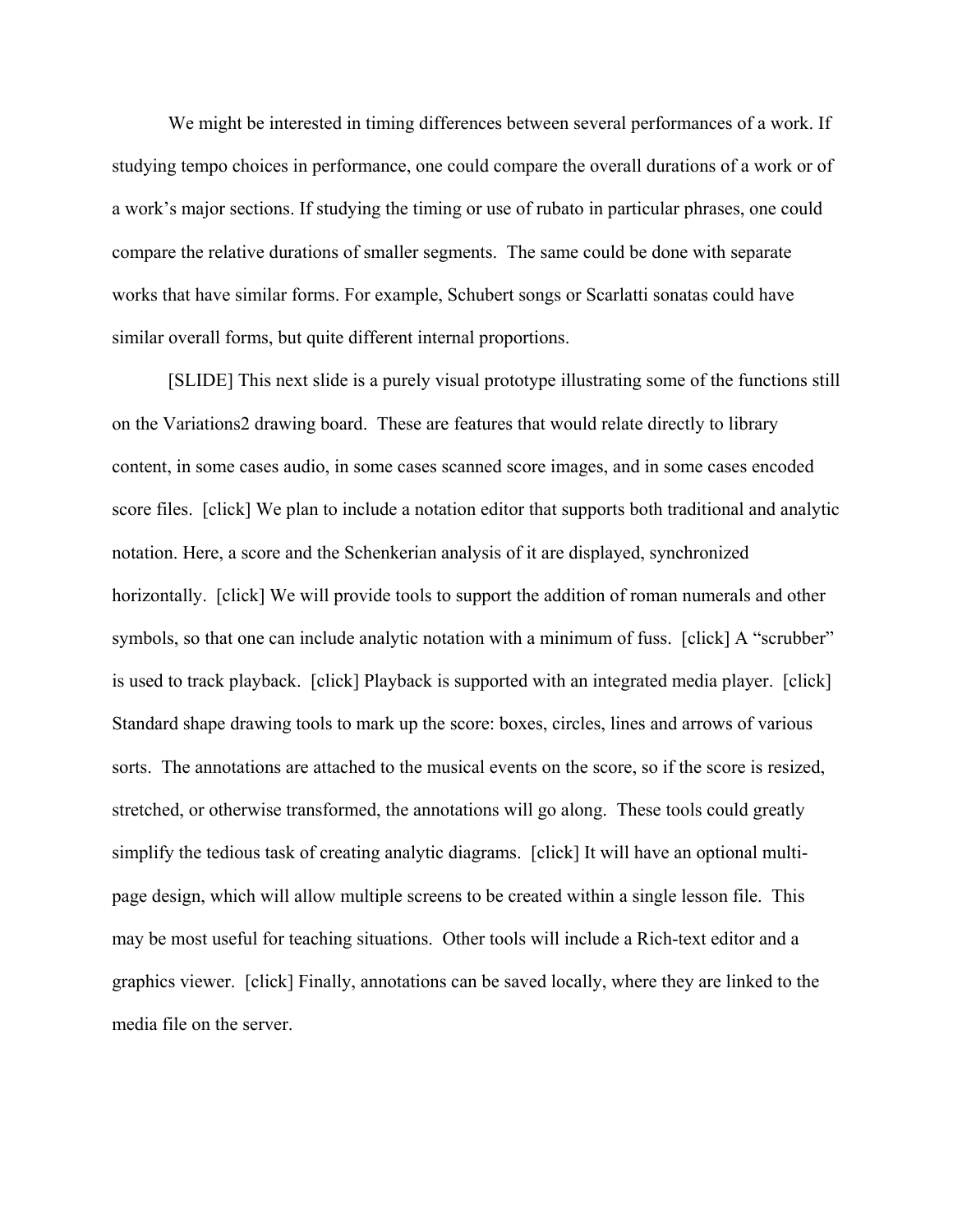We think that it is important that a digital music library should include music in symbolic form. Where would Google be if it couldn't access the *content* of web pages, but only their appearance? And amazon.com has just recently added full-text search capabilities to its search engine for books. The vision of an exhaustive library of encoded music may never be fully realized. Nevertheless, working seriously towards realizing that vision has the potential to open new realms of research in areas such as musical style, compositional practice, the creation and testing of musical theories, and the visualization of music. Although we are developing a robust framework for cataloging, organizing, and distributing music in its many digital forms, the need for a library of encoded music clearly transcends our own needs. We invite others to share their needs and ideas with us and to work together toward building a resource that we will wonder how we one day wondered how we lived without.